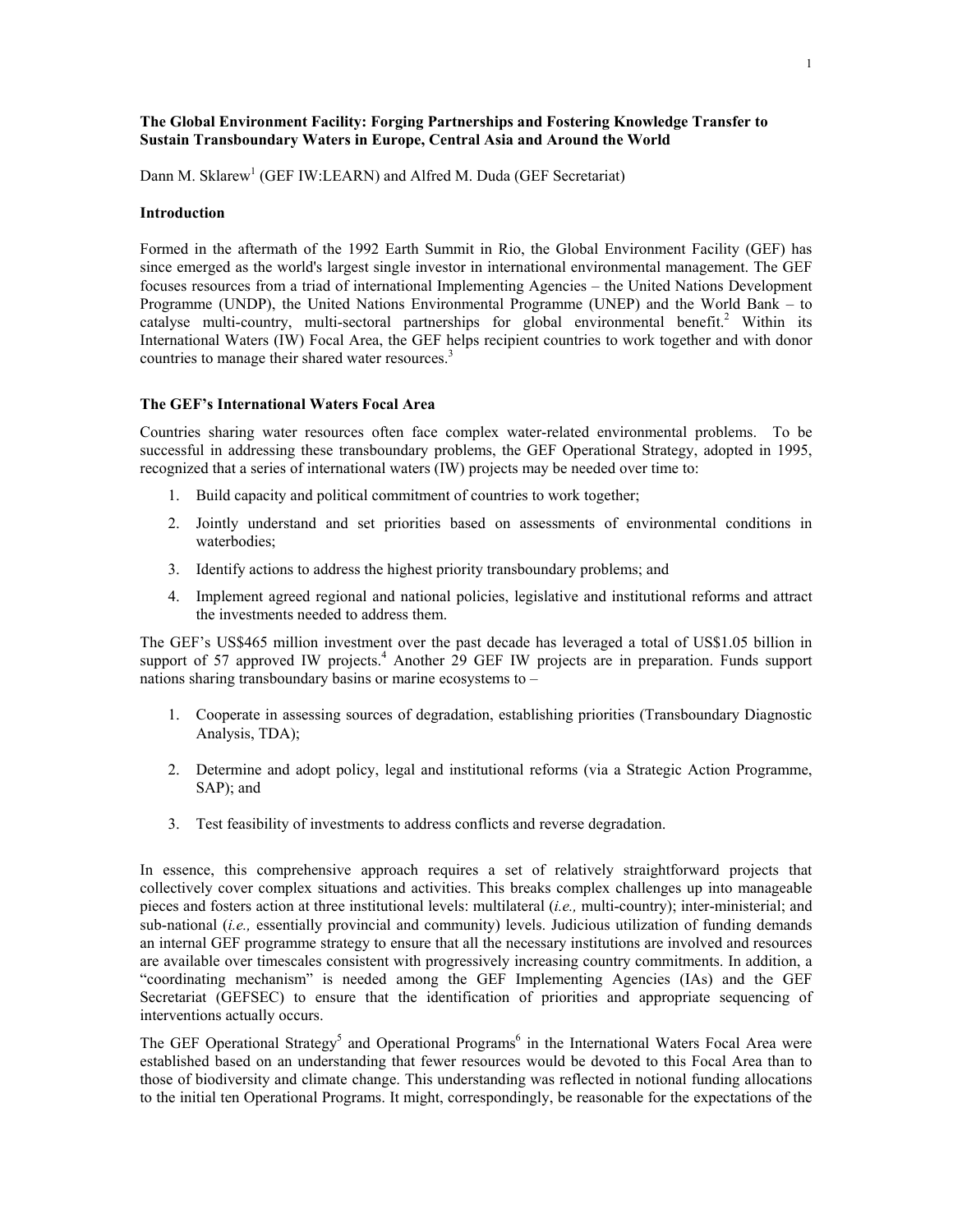overall results within the International Waters Focal Area to be lower than those from the other focal areas. Thus, if International Waters activities had been expected by GEF Council to achieve results more rapidly and thoroughly in relation to economically important cases of serious transboundary ecosystem degradation, more resources would have to be devoted to specific geographic areas to leverage the political commitments and to accelerate the enormous sectoral changes required. If comparatively lower funding was the dominant priority of the Council, only light-touch catalytic interventions could logically be expected with concomitantly low expectations for reversing environmental degradation.

The GEF's Waterbody-based program (Operational Program 8) incorporates the objectiveof testing whether the comparative advantages of each of the three Implementing Agencies could achieve a reversal in degradation trends in a single geographical area.<sup>[7](#page-7-5)</sup> In other words, could the assignment of increased resources to a single geographical area through the collective involvement of the three IAs accelerate the achievement of measurable environmental improvement as a test case with limited resources? This would be an important learning activity for the world community, namely, whether complex cases of degradation could really be reversed within a modest timeframe. In Europe and North America, such reversals have taken 20-25 years to achieve. It would test whether the GEF could utilize the lessons learned and help focus donors' development assistance to reducing this time by perhaps 50% in recipient countries. Thus, OP 8 essentially set an objective for GEF to program sufficient resources in a single geographical area to implement the GEF Operational Strategy in an accelerated manner.

# **Testing the Geographically Based Programmatic Approach**

Through discussions within the GEF's International Waters Task Force<sup>8</sup> (IWTF), the Danube River and Black Sea region was chosen as a test geographic area. The selection of this region was based on: (a) the history and maturity of progressive GEF and donor involvement; (b) expressed recipient government commitments to making necessary reforms and investments in support of waterbody-specific conventions; and (c) the availability of historical monitoring information to provide a baseline against which to gauge improvements. In the CEO's address at the GEF Retreat in Baltimore in 1998, he welcomed the development of programmatic approaches and this provided increased incentives for the IWTF and the IAs to implement the programmatic approach specified in the Operational Strategy. Moreover, the CEO's January 1999 policy initiatives message advocating that the GEF focus on results and impacts spurred the IWTF to move to develop the Danube River and Black Sea basin programmatic approach and to discuss it with the 17 participating countries during 2000. By the time of the Istanbul Stocktaking meeting on the programmatic approach in June 2000, the three IAs and the GEFSEC had achieved the development of the approach within the three-year timeframe specified in OP 8.

### **Danube/Black Sea Basin Strategic Approach**

The seventeen countries in the drainage basin of the Black Sea face a variety of shared environmental problems that are largely transboundary in nature. Through a series of GEF-assisted projects, these countries have determined that excessive releases of nutrients from agricultural, municipal and industrial sources are the highest priority transboundary water problem that they share. Excessive fluxes of nitrogen and phosphorus in rivers create polluted conditions in the Danube Delta and the Black Sea that have seriously compromised resources and amenities and biological diversity. Beginning in the GEF Pilot Phase, the Danube Basin countries and the six countries surrounding the Black Sea decided to work together with support from the European Union and the GEF on a series of international waters projects. A series of small projects has supported in progressive fashion increased country commitments to action. The projects resulted in the countries learning to work together, assigning priorities to transboundary problems and mutually agreeing on interventions needed to address the highest priority problems through "Strategic Action Programs" (SAPs).

The Danube Basin SAP and the Black Sea SAP are now ready for implementation by the countries consistent with GEF Operational Program 8 of the International Waters Focal Area. Incremental cost financing is needed to resolve the priority transboundary issues. To accelerate implementation of the SAPs, a geographically based programmatic approach was developed among the IAs, the 17 countries and the GEFSEC. The approach includes a variety of interventions, including two final regional projects through UNDP (with the assistance of UNEP in one of them) for Black Sea and Danube basin countries to support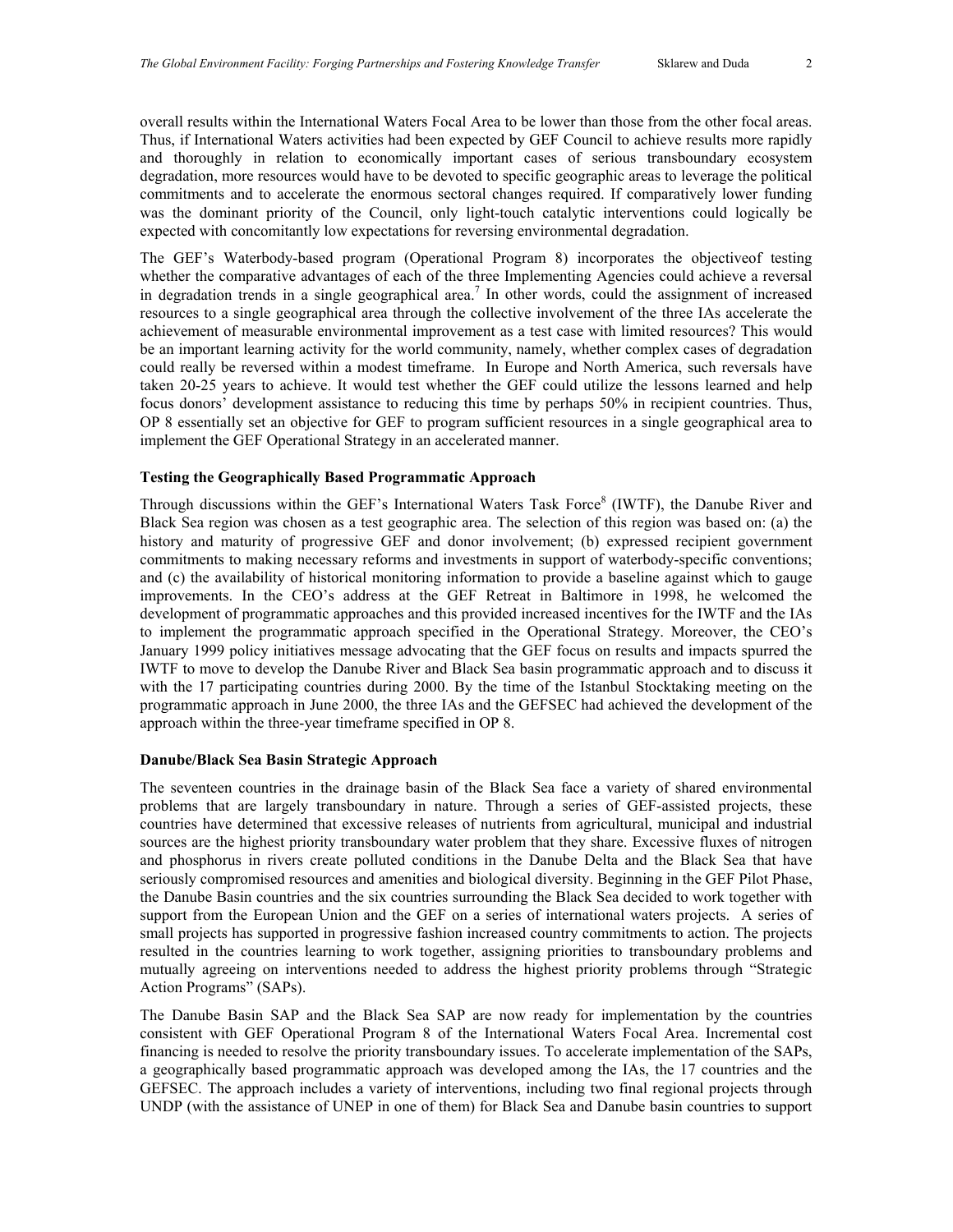incremental costs of policy/legal/institutional reforms and a novel "Partnership Investment Fund" with the World Bank on nutrient reduction (principally nitrogen focused) in the agricultural, municipal and industrial sectors. The GEF Council approved the first tranche in May 2001. The second tranche of the Partnership Investment Fund is currently before the GEF Council for its approval at its May 15-17, 2002 meeting.

The Strategic Partnership represents the World Bank's commitment to assist the 15 recipient countries in the basin in implementing the two SAPs addressing, as the highest transboundary priority, nutrient reduction. This partnership is designed to mobilize at least \$210 Million non-GEF funding for on-theground nutrient reduction investments. The investment produces a leverage of 3:1 through the provision of \$70 Million to the World Bank in three tranches over a 6-year period. The CEO has delegated approval authority to speed implementation of sub-projects under the Partnership. This would be done by: (a) incorporating in the dialogue with each of the 15 GEF-recipient countries policies that address nutrient reduction in the agricultural, municipal and industrial sectors; (b) promoting inclusion of Danube/Black Sea restoration issues in the ongoing Country Assistance Strategy (CAS) development processes; and (3) using the convening powers and comparative advantage of the World Bank to mobilize funding and engage other donors/partners to achieve an overall contribution of \$3 from other sources for each \$1 contributed by the GEF for nutrient reduction measures. Replication of demonstration projects would be expected through country requests to the World Bank and other sources.

This programmatic approach is relatively simple. As suggested by the countries, there would be two final regional international waters projects to assist the Danube basin and Black Sea countries respectively in focusing on implementing the reforms and, where necessary, building capacity to enact the reforms consistent with the basin conventions the countries have signed and the SAPs the countries have adopted. The two regional projects, led by UNDP but in one case having components under the responsibility of UNEP, would complement the separate, already approved, Dnipro basin project also being led by UNDP (third component). The fourth component in this approach is a proposed GEF/World Bank Partnership Investment Fund for Nutrient Reduction. This translates the multilaterally-agreed priority of nutrient reduction(especially nitrogen loading reductions) into single country World Bank operations that help to leverage additional funding and accelerate the implementation of investments for nutrient reductions in the agricultural, municipal and wetland restoration areas. Various other activities through EU accession contribute to this approach, which essentially helps address country commitments under the GPA and the ECE Transboundary Convention. Finally, GEF has programmed a number of other complementary projects in the Black Sea, Danube and Dnipro basins that can help contribute to this globally significant test. If successful, the GEF Council may wish to consider expanding this to other areas in the future.

### **GEF International Waters Projects in Europe and Central Asia**

Table 1 provides a summary of the different GEF projects that have been completed, are underway, or under preparation in the ECE region. Note the concentration of different small projects in the Danube/Dnipro/Black Sea basin that reflects this one Council-authorized test of such a programmatic approach. Across Europe and Central Asia, the GEF is supporting a dozen projects currently under development or implementation. Their focus spans lakes (e.g., Lake Peipsi and Lake Ohrid), rivers (e.g., Danube River and Dnipro River Basin), large marine ecosystems (e.g., Baltic Sea, Black Sea, Caspian Sea and Mediterranean Sea) and the Arctic Ocean.<sup>[9](#page-7-7)</sup>

Project development generally begins with conducting a Transboundary Diagnostic Analysis (TDA) of the waterbody's priority transboundary environmental challenges and their root causes. The TDA effort contributes to formulation of a Strategic Action Programme (SAP), detailing how countries will cooperate in undertaking policy/legal/institutional reforms regionally and individually and investments to address these transboundary priority challenges. Through this process, the GEF IW projects build stakeholder commitment and coordination among riparian countries, both essential to implementing the SAP. Project development also often includes one or more demonstration activities involving local, national and/or international partnerships. Successful demonstrations may be sustained, enlarged or replicated during a project's implementation phase. The GEF aims for implemented projects to generate sufficient momentum to eventually become self-sustaining.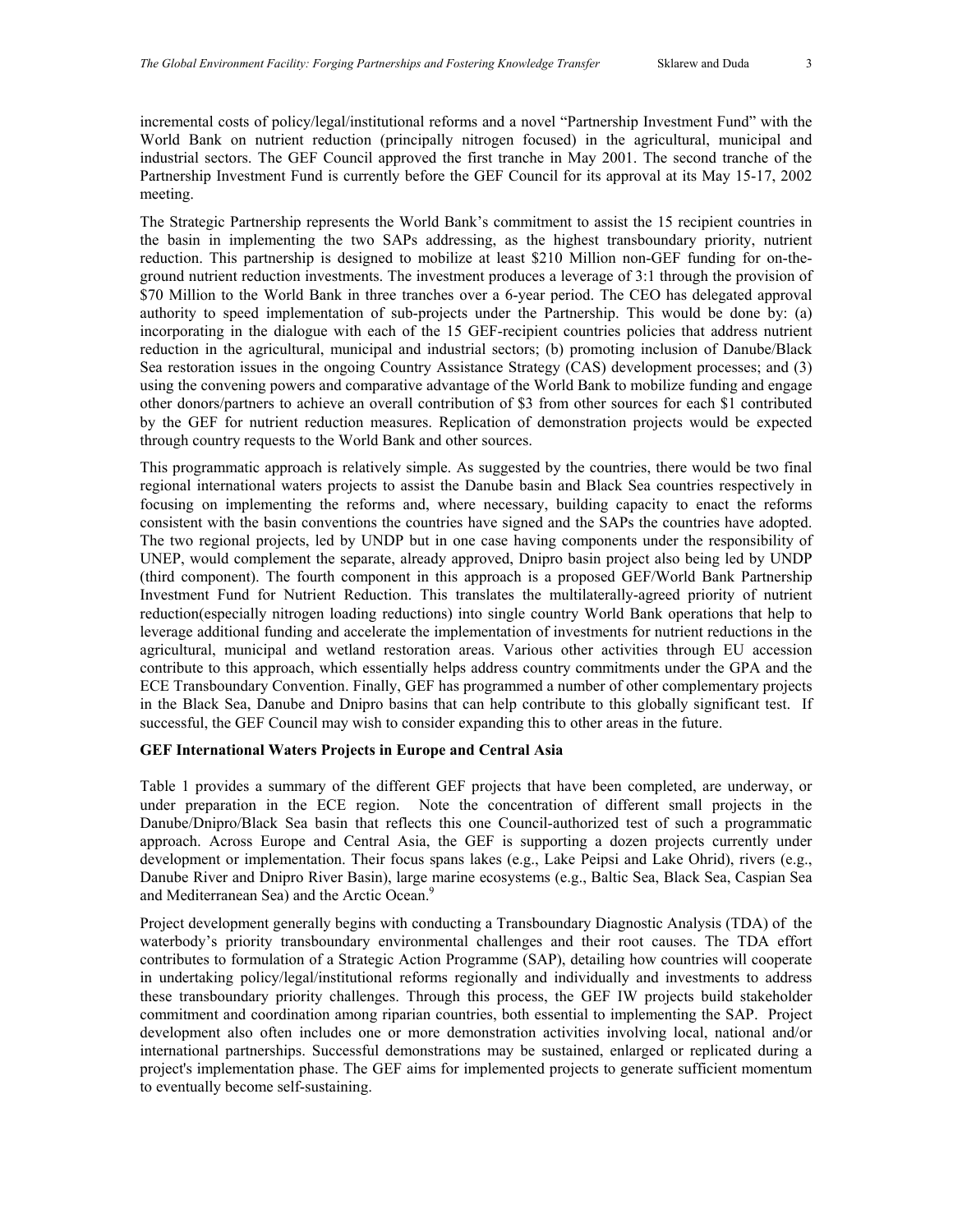| <b>Project Title</b>                                                                                                                                         | <b>GEF</b><br><b>Financing</b> | Participating<br><b>Countries</b>                                                                                                                              | Imple-<br>menting<br>Agency     |  |  |
|--------------------------------------------------------------------------------------------------------------------------------------------------------------|--------------------------------|----------------------------------------------------------------------------------------------------------------------------------------------------------------|---------------------------------|--|--|
| I. Danube/Black Sea Basin Programmatic Approach                                                                                                              |                                |                                                                                                                                                                |                                 |  |  |
| Black Sea Environmental Programme<br>(BSEP)                                                                                                                  | \$349,920.                     | Bulgaria, Georgia, Romania,<br>Russian Federation, Turkey,<br>Ukraine                                                                                          | UNDP,<br><b>UNEP</b>            |  |  |
| <b>Black Sea Strategic Action Programme</b><br>(BSSAP)                                                                                                       | \$1,798,000.                   | Bulgaria, Georgia, Romania,<br>Russian Federation, Turkey,<br>Ukraine                                                                                          | <b>UNDP</b>                     |  |  |
| Building Environmental Citizenship to<br><b>Support Transboundary Pollution</b><br>Reduction in the Danube: A Pilot Project<br>in Hungary and Slovenia       | \$750,000.                     | Hungary and Slovenia                                                                                                                                           | <b>UNDP</b>                     |  |  |
| Control of Eutrophication, Hazardous<br>Substances and Related Measures for<br>Rehabilitating the Black Sea Ecosystem:<br>Phase I                            | \$4,350,000.                   | Bulgaria, Romania, Georgia,<br>Russian Federation, Turkey,<br>The Ukraine                                                                                      | UNDP,<br><b>UNEP</b>            |  |  |
| Danube Regional Project: Strengthening<br>the Implementation Capacities for Nutrient<br>Reduction and Transboundary<br>Cooperation in the Danube River Basin | \$750,000.                     | Bosnia & Herzegovina,<br>Bulgaria, Croatia, Czech<br>Republic, Hungary, Moldova,<br>Romania, Slovakia, Slovenia,<br>Ukraine, Federal Republic of<br>Yugoslavia | <b>UNDP</b>                     |  |  |
| Danube River Basin Environmental<br>Management                                                                                                               | \$8,500,000.                   | Austria, Hungary, Slovenia,<br>Czech Republic, Slovakia,<br>Bulgaria, Romania, Moldova,<br>Ukraine, Germany                                                    | <b>UNDP</b>                     |  |  |
| Developing the Danube River Pollution<br><b>Reduction Programme</b>                                                                                          | \$4,190,000.                   | Bosnia & Herzegovina,<br>Bulgaria, Croatia, Czech<br>Republic, Hungary, Moldova,<br>Romania, Slovakia, Slovenia,<br>Ukraine, Federal Republic of<br>Yugoslavia | <b>UNDP</b>                     |  |  |
| GEF Strategic Partnership for the<br>Danube/Black Sea Basin                                                                                                  | \$16,000,000.                  | Bulgaria, Georgia, Romania,<br>Russian Federation, Turkey,<br>Ukraine                                                                                          | UNDP,<br><b>UNEP</b>            |  |  |
| Nutrient Reduction Project - Strategic<br>Partnership for Nutrient Reduction in the<br>Danube River Basin and the Black Sea                                  | \$7,500,000.                   | Hungary                                                                                                                                                        | World<br>Bank                   |  |  |
| Nutrient Reduction Programme - Regional<br>Project for the Black Sea                                                                                         | \$349,920.                     | Bulgaria, Georgia, Romania,<br>Russian Federation, Turkey,<br>Ukraine                                                                                          | UNDP,<br>UNEP,<br>World<br>Bank |  |  |
| Black Sea Agricultural Pollution Control<br>Project                                                                                                          | \$5,500,000.                   | Romania                                                                                                                                                        | World<br>Bank                   |  |  |
| Danube Pollution Reduction Programme -<br>Financing Pollution Projects by Local<br>Financial Intermediaries                                                  | \$87,000.                      | Slovenia                                                                                                                                                       | World<br>Bank                   |  |  |

# **Table 1.** GEF International Waters Projects in the ECE Region.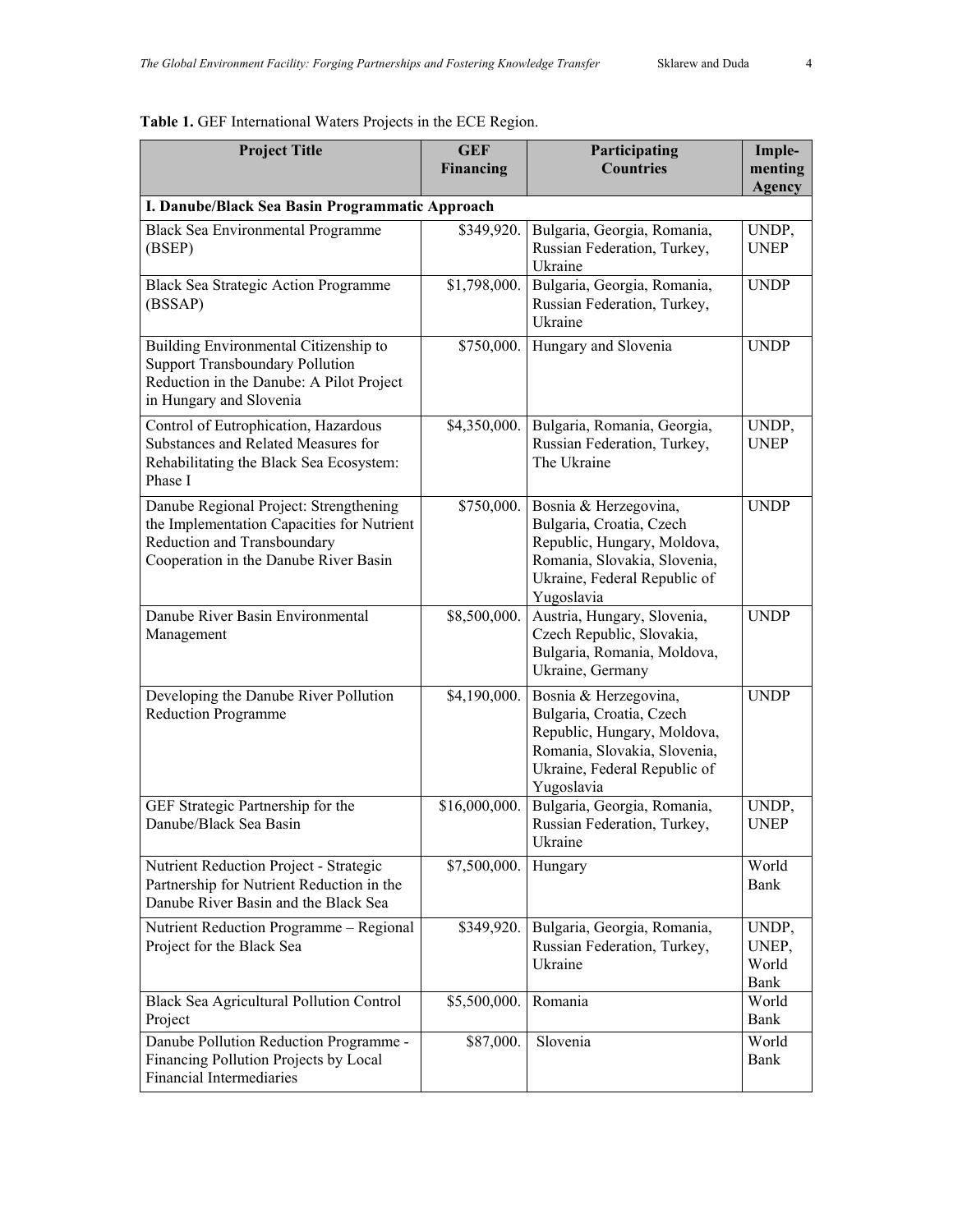| <b>Project Title</b>                                                                                                                                       | <b>GEF</b><br>Financing | Participating<br><b>Countries</b>                                                                                         | Imple-<br>menting<br><b>Agency</b>     |  |  |
|------------------------------------------------------------------------------------------------------------------------------------------------------------|-------------------------|---------------------------------------------------------------------------------------------------------------------------|----------------------------------------|--|--|
| Transfer of Environmentally Sound<br>Technology (TEST) in the Danube River<br>Basin                                                                        | \$990,000.              | Bulgaria, Croatia, Hungary,<br>Romania and Slovakia                                                                       | <b>UNDP</b>                            |  |  |
| Dnieper (Dnipro) River Basin Strategic<br><b>Action Programme</b>                                                                                          | \$7,000,000.            | Belarus, Russian Federation and<br>Ukraine                                                                                | <b>UNDP</b>                            |  |  |
| <b>II. Baltic Sea Large Marine Ecosystem</b>                                                                                                               |                         |                                                                                                                           |                                        |  |  |
| <b>Baltic Sea Regional Project</b>                                                                                                                         | \$5,850,000.            | Estonia, Latvia, Lithuania,<br>Poland, Russian Federation                                                                 | World<br><b>Bank</b>                   |  |  |
| Rural Environmental Protection Project<br>(REPP)                                                                                                           | \$3,000,000.            | Poland                                                                                                                    | World<br>Bank                          |  |  |
| <b>III. Mediterranean Large Marine Ecosystem</b>                                                                                                           |                         |                                                                                                                           |                                        |  |  |
| Priority Actions for the Further<br>Elaboration and Implementation of the<br>Strategic Action Programme for the<br>Mediterranean Sea                       | \$6,240,000.            | Albania, Algeria, Bosnia and<br>Herzegovina, Croatia, Egypt,<br>Lebanon, Morocco, Slovenia,<br>Syria, Tunisia, and Turkey | <b>UNEP</b>                            |  |  |
| IV. Caspian Sea Basin                                                                                                                                      |                         |                                                                                                                           |                                        |  |  |
| Addressing Transboundary Environmental<br>Issues in the Caspian Environment<br>Programme (CEP)                                                             | \$7,989,124.            | Azerbaijan, Islamic Republic of<br>Iran, Kazakhstan, Russian<br>Federation, and Turkmenistan                              | UNDP,<br>UNEP,<br>World<br><b>Bank</b> |  |  |
| Regional Partnership for Prevention of<br>Transboundary Degradation of the Kura-<br>Aras River                                                             | \$5,000,000.            | Armenia, Azerbaijan, Georgia,<br>Iran, Turkey                                                                             | <b>UNDP</b>                            |  |  |
| V. Aral Sea Basin                                                                                                                                          |                         |                                                                                                                           |                                        |  |  |
| Water and Environmental Management in<br>the Aral Sea Basin                                                                                                | \$12,233,568.           | Kazakhstan, Kyrgyzstan,<br>Tajikistan, Turkmenistan, and<br>Uzbekistan                                                    | World<br>Bank                          |  |  |
| <b>VI. Lake Basins</b>                                                                                                                                     |                         |                                                                                                                           |                                        |  |  |
| Lake Ohrid Conservation Project                                                                                                                            | \$4,100,000.            | Albania and Macedonia                                                                                                     | World<br>Bank                          |  |  |
| Development and Implementation of the<br>Lake Peipsi/Chudskoe Basin Management<br>Programme                                                                | \$1,000,000.            | Estonia and Russian Federation                                                                                            | <b>UNDP</b>                            |  |  |
| <b>VII. Arctic Ocean</b>                                                                                                                                   |                         |                                                                                                                           |                                        |  |  |
| Persistent Toxic Substances, Food<br>Security, and Indigenous Peoples of the<br><b>Russian North</b>                                                       | \$750,000.              |                                                                                                                           | <b>UNEP</b>                            |  |  |
| Support to the National Plan of Action for<br>the Protection of the Arctic Marine<br>Environment from Anthropogenic<br>Pollution in the Russian Federation | \$6,191,000.            | Russian Federation                                                                                                        | UNEP,<br>World<br><b>Bank</b>          |  |  |
| VII. Other                                                                                                                                                 |                         |                                                                                                                           |                                        |  |  |
| Integrated Water and Ecosystem<br>Management Project                                                                                                       | \$4,630,000.            | Albania                                                                                                                   | World<br>Bank                          |  |  |
| <b>Agricultural Development Project</b>                                                                                                                    | \$8,860,000.            | Georgia                                                                                                                   | World<br><b>Bank</b>                   |  |  |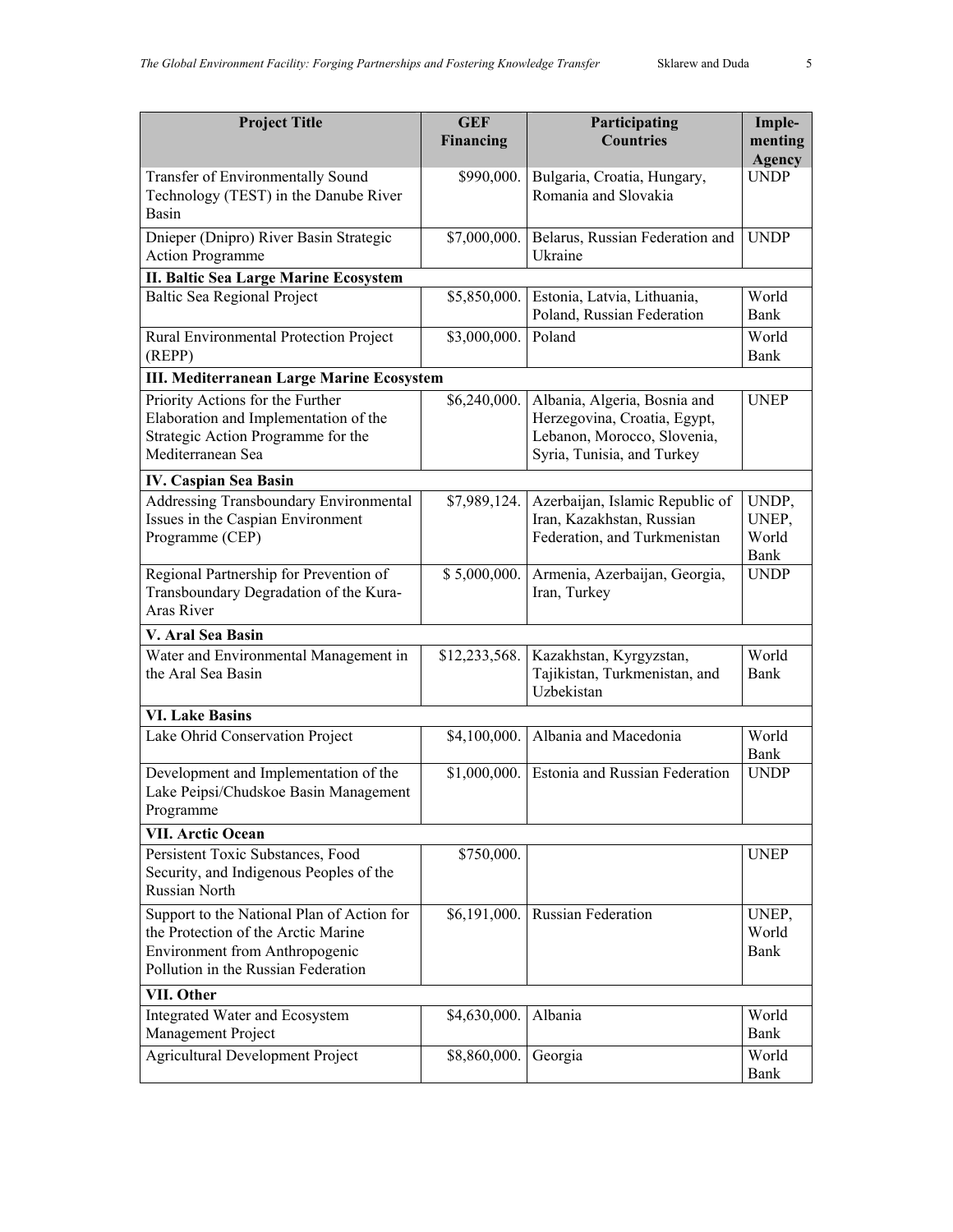| <b>Project Title</b>                                                       | <b>GEF</b><br>Financing | Participating<br><b>Countries</b> | Imple-<br>menting<br><b>Agency</b> |
|----------------------------------------------------------------------------|-------------------------|-----------------------------------|------------------------------------|
| Integrated Ecosystem Management in the<br>Transboundary Prespa Park Region | \$8,000,000.            | Albania, Macedonia, Greece        | <b>UNDP</b>                        |
| <b>Agricultural Pollution Control Project</b>                              | 5300000                 | Moldova                           | World<br><b>Bank</b>               |
| Upgrading of Chisinau Waste Water<br><b>Treatment Plant</b>                | To be I<br>determined   | Moldova                           | World<br><b>Bank</b>               |
| Wetland Restoration and Pollution<br>Reduction                             | \$350,000.              | Bulgaria                          | World<br><b>Bank</b>               |
| <b>Agricultural Pollution Control Project</b>                              | \$300,000.              | Turkey                            | World<br><b>Bank</b>               |

A variety of GEF-supported issue-specific and capacity building IW projects operate on the global scale with component activities in Europe and Central Asia. GloBallast, for instance, addresses the issue of interbasin transmission of invasive aquatic species in ships' ballast water – including through demonstration activities in the Black Sea area. Examples of GEF capacity building projects with involvement in this region include the Global International Waters Assessment (GIWA), TRAIN-SEA-COAST and, as detailed below, the International Waters: Learning Exchange and Resource Network (IW:LEARN).<sup>[10](#page-7-8)</sup>

The GEF recognizes that any given recipient country may not initially have sufficient local technical resources or expertise to fully develop or implement an IW project. Further, mature IW projects have experiences and lessons learned that could help newer projects to proceed more efficiently or effectively than their predecessors. To facilitate such learning and knowledge sharing among IW projects, the GEF created IW:LEARN.<sup>11</sup>

### **The GEF IWLEARN Project**

IW:LEARN aims to build a "global knowledge community" to sustain Earth's transboundary water resources. Specific services provided to foster this IW community of practice include:

- 1. Facilitated face-to-face and electronic forums among IW managers and among between stakeholders to identify and address priority transboundary waters management needs at the local, national, regional and global scale;
- 2. Synthesis of "knowledge products" (e.g., articles, guidelines, distance education modules) gleaned from instructive experiences and lessons learned in order to address to these needs;
- 3. Dissemination of these knowledge products via both on-line and off-line electronic media as well as through face-to-face workshops and outreach activities;
- 4. Development of on-line and standalone electronic "resource centres" to provide wide access to these knowledge products and related knowledge resources (e.g., IW project profiles, tools, best practices, community news, events, etc.) via both electronic and traditional media (e.g., paper, radio, etc.);
- 5. Collaboration with IW projects to test and evaluate emerging Information and Communications Technologies (ICTs) and processes to advance transboundary water management;
- 6. Needs-based technical assistance to IW projects to apply such ICTs to increase effectiveness of transboundary communication and coordination both within and between projects;
- 7. Workshops for IW personnel to develop and replicate all the above products, services and tools to meet their own transboundary waters management needs; and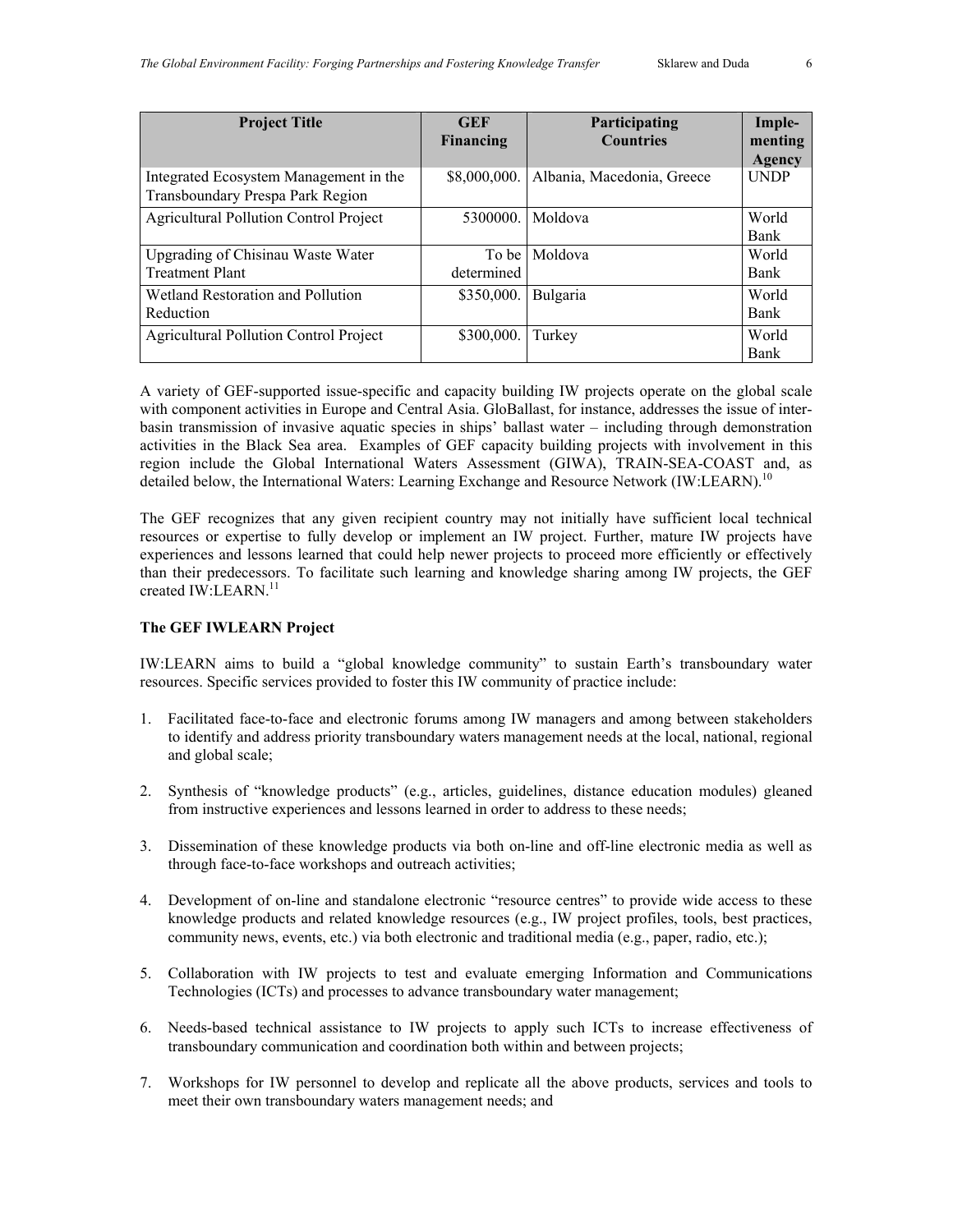8. Establishment of regional support facilities to assist personnel in the development of these products and services to foster additional regional and thematic knowledge communities for the benefit of IW projects in their region.

IW:LEARN has supported forums and dialogs among over 200 participants of IW projects and their civil society counterparts at the global scale, as well as regionally in the Latin America and Caribbean (LAC), East Asia and European and regions, and locally in Southwestern Africa. It's knowledge products have been synthesized into a distance Masters degree pilot program in international development with focus on international waters – with 5 graduates and numerous applicants for the next cohort. Two on-line resource centres have been deployed by IW:LEARN and its partners: the "International Waters Resource Centre" [\(http://www.iwlearn.net](http://www.iwlearn.net/)), displayed in Figure 1, as well as a local transboundary "Distance Learning and Information Sharing Tool" (DLIST) along the Benguela Current coastal zone in Namibia and South Africa [\(http://www.dlist.org\)](http://www.dlist.org/).

Through ICT workshops, IW:LEARN has trained and recruited over 40 IW information systems specialists and public information officer into its ongoing Implementation Team (the "I-team"). The I-team functions via the Internet as a peer-to-peer focus group and technical assistance community among GEF and other IW projects. I-team members also assist their projects and partners to utilize emerging ICTs, such as instant messaging and Internet-based telephony, where appropriate, to advance their respective transboundary water management objectives. The I-team will also contribute to the development of regional IW:LEARN support facilities in LAC, Africa, the Middle East and elsewhere.

With sufficient regional interest and involvement, specific GEF IW:LEARN activities – distance learning, knowledge sharing, and technical capacity building – could be applied to benefit transboundary waters management across Europe and Central Asia. So doing will also create a regional instance of GEF IW:LEARN's global knowledge community to sustain Earth's transboundary water resources. This process was launched with a seven person meeting of regional GEF projects and partners at the Second International Conference on Sustainable Management of Transboundary Waters in Europe (in Miedzyzdroje, Poland on April 22, 2002). The authors look forward to working with these projects and the European IW community as a whole to realize these goals.

The authors wish to thank the GEF International Waters projects, their cooperating agencies and organizations that collectively contributed to this synthesis of knowledge on the GEF's International Waters portfolio in Europe and Central Asia.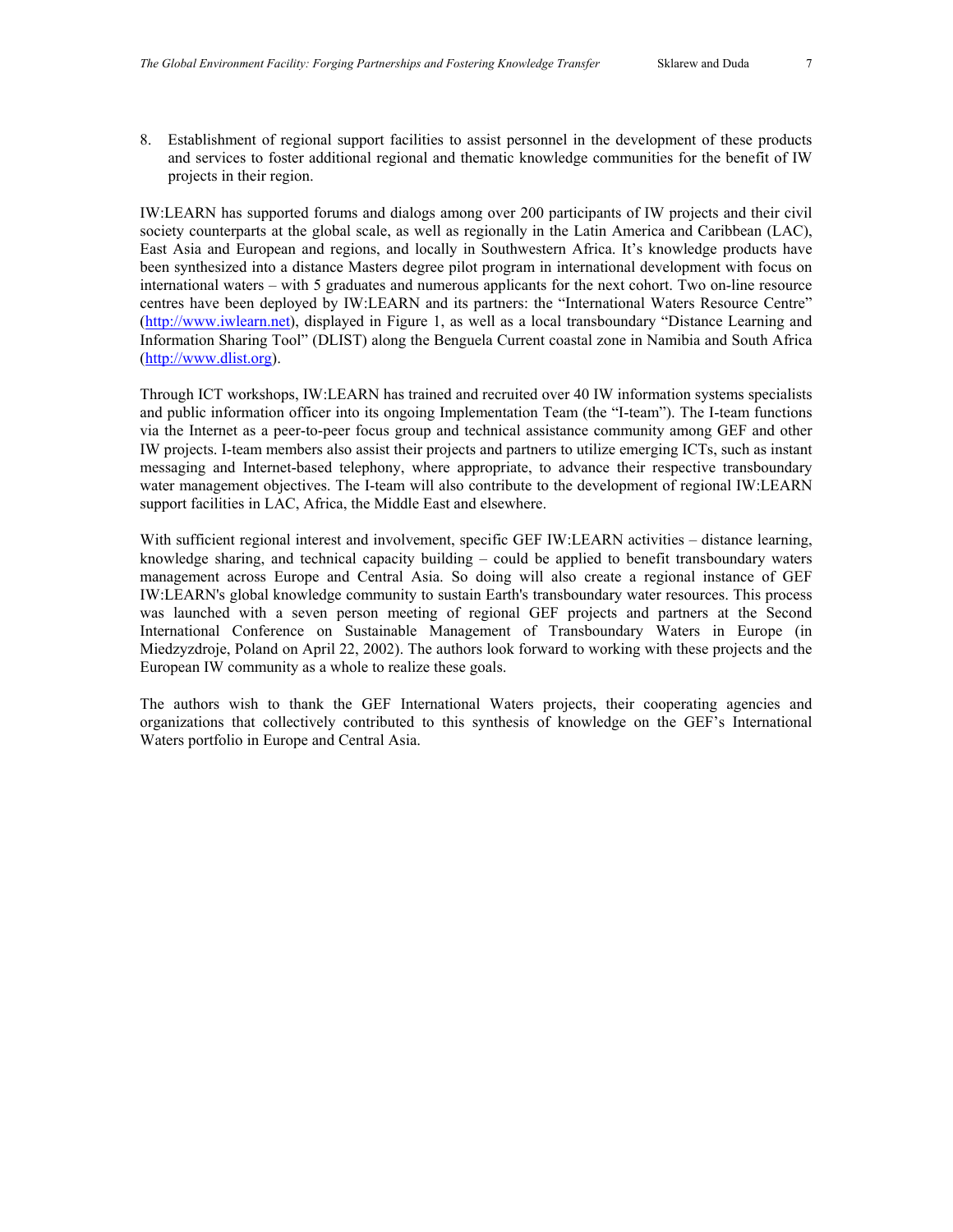<span id="page-7-5"></span><span id="page-7-2"></span><span id="page-7-1"></span>

<span id="page-7-9"></span><span id="page-7-8"></span><span id="page-7-6"></span><span id="page-7-3"></span>Figure 1. Homepage of the GEF IW:LEARN-sponsored "International Waters Resource Centre" [\(http://www.iwlearn.net](http://www.iwlearn.net/)), simply designed to provide access to IW resources over limited-bandwidth Internet connections and via off-line CD-ROM. This prototype will be connected to a "cloud" of other regional and thematic resource centres worldwide.

<span id="page-7-7"></span><span id="page-7-0"></span>|<br>|<br>| <sup>1</sup> Corresponding author: 4211 North Fairfax Drive, Arlington, VA 22203-1623 USA. [1] (703) 522-2190/2191 (phone/fax).  $\frac{\text{dann}(a)}{\text{i}}$  wlearn.org.

<sup>2</sup> Global Environment Facility (GEF) Secretariat website: **[http://www.gefweb.org](http://www.gefweb.org/).** 

<sup>3</sup> GEF. 2001. *International Waters Programme Study*. Washington, DC. <http://www.iwlearn.net/iwps.pdf>.

4 GEF. 2001. *A Decade of Managing Transboundary Waters*. Washington, DC.

<span id="page-7-4"></span><sup>5</sup> GEF. 1996. *Operational Strategy*. Washington, DC.

<sup>6</sup> GEF. 1997. *GEF Operational Programs*. Washington, DC.

<sup>7</sup> *GEF Operational Programs*, Paragraph 8.5e.